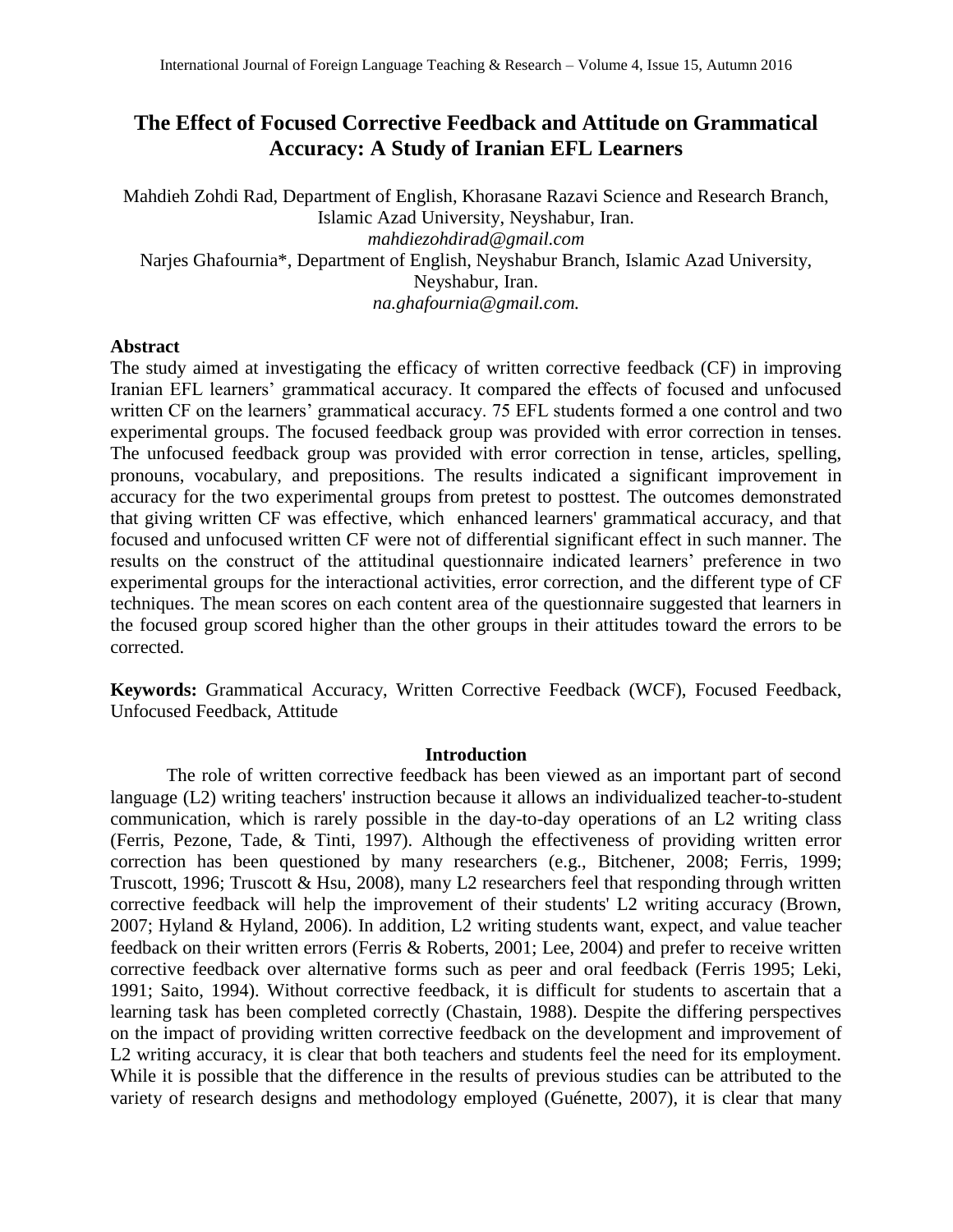studies have been conducted to examine the effectiveness of written error correction in improving L2 writing accuracy (e.g Li, 2010; Lyster & Saito, 2010; Norris & Ortega, 2000; Russell & Spada, 2006). However, it is apparent that very few studies have attempted to explore written grammar error correction in Iran. In addition, investigating language learners' attitude toward focused grammatical feedback can be of paramount importance concerning many difficulties language learners have in writing correct grammatical sentences.

### **Literature Review**

### **Types of Written Corrective Feedback**

The expressions for different WCF strategies have not generally been utilized reliably as a part of the literature, but rather they can be extensively classified as *direct* and *indirect* (Bitchener, 2008).

### **Direct Written Corrective Feedback**

In the immediate strategy, WCF includes supplying learners with the target language structure at or close to the error: "It may include the crossing out of an unnecessary word/phrase/morpheme, the insertion of a missing word/phrase/morpheme, or the provision of the correct form or structure" (Bitchener, 2008, p. 105). Reformulation of the entire sentence, composed by L2 learners with errors corrected to fit with the target language standards is eluded as written recast (Ayoun, 2001). Bitchener (2008) additionally included metalinguistic clarification of grammar rules and examples in the category of direct WCF.

### **Indirect Written Corrective Feedback**

With indirect feedback, an error is called to the student's consideration utilizing different techniques, for example, underlining or circumnavigating errors, recording the errors in a given line, affirmation checks, and demands for clarification (Bitchener, 2008). An alternative for the aforementioned roundabout WCF strategy is metalinguistic feedback, which recognizes the way of an error. This strategy for WCF consolidates components of both direct and indirect CF with the reason for saving students' time and frustration while as yet pushing them to take activity to ponder and to draw their own particular resources, which may prompt student created repair. One basic technique for giving metalinguistic feedback is using altering codes or altering symbols. Another kind of metalinguistic WCF is to give student writers an arrangement of criteria as a sheet (e.g., the so-called error awareness sheet in Lalande, 1980).

# **Scope of Written Corrective Feedback**

Another zone of WCF research concerns the extent of WCF. It means that researchers investigate whether WCF is more viable when it is custom-made to specific errors. The scope of WCF can be classified as *focused/selective* or *unfocused/comprehensive*.

# **Focused Written Corrective Feedback**

Focused or selective WCF focuses on particular sorts of errors and disregards alternate sorts. Highly engaged WCF will concentrate on a single error type. To some degree, less engaged CF will target more than one error type yet at the same time limit corrections to just a couple preselected types (Ellis et al., 2008).

### **Unfocused Written Corrective Feedback**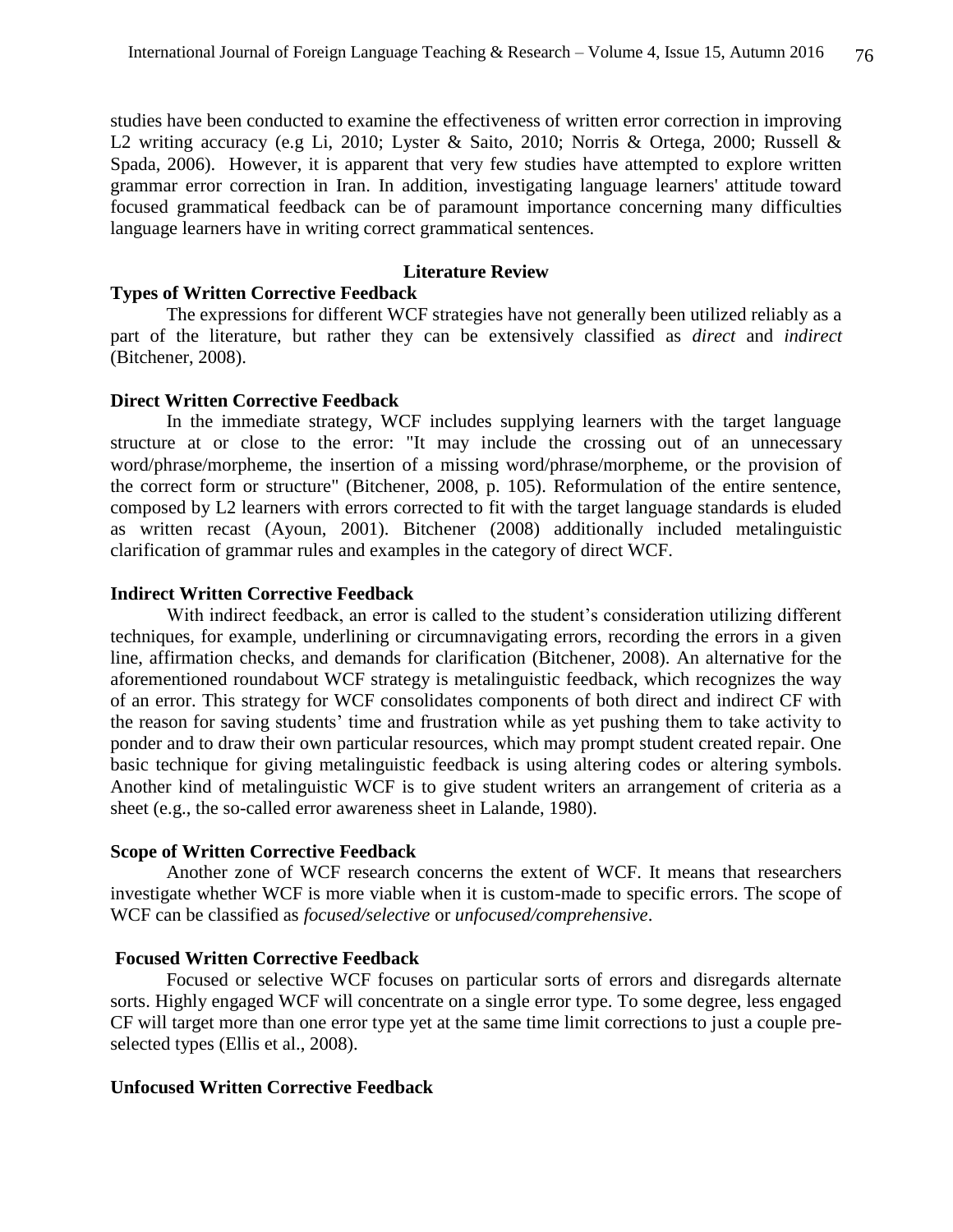In the unfocused or comprehensive WCF strategy, WCF is directed at all or an extensive variety of errors in learners' written work (Ellis et al., 2008).

#### **Effect of Written Corrective Feedback on a Specific Grammar Category**

Bitchener and Knoch (2010) pointed to the need to continue research on focused error categories: "While there is growing empirical evidence that written CF can successfully target some types of linguistic error, it is unclear whether some linguistic error domains and categories are more treatable than others" (p. 207). Therefore, more research with respect to what types of errors are amenable to WCF is needed. Ellis et al. (2008) called for evidence that written CF can affect other grammatical features in different contexts: "we need more studies looking at different grammatical features" (p. 368). Santos et al. (2010) wrote: "As noted by Xu (2009) and Ferris (2010), only a limited number of errors related to a restricted range of linguistic forms have been investigated so far. Therefore, the question remains whether or not the observed benefits of CF apply to the acquisition of more complex target features and structures" (p. 134). Muñoz (2011) found positive longitudinal effect of WCF on the acquisition of Spanish verb forms. She prescribes further research to see if the positive discoveries of this study additionally apply to other linguistic error classifications.

In summary, as Hartshorn (2008) remarked, "greater understanding of trends in L2 writing accuracy for specific linguistic errors would be very useful for guiding pedagogy" (p. 150).

#### **Research Questions and Hypotheses**

The study is intended to address the following questions:

Q1. Does focused WCF have any significant effect on the writing of Iranian EFL learners?

Q2. Is there any significant difference between young Iranian EFL learners' attitude toward focused WCF?

In order to gain access to more or less convincing findings to remove the pertinent ambiguities, the following null hypotheses were formulated.

H1. Focused WCF does not have any significant effect on the writing of Iranian EFL learners.

H2. There is not any significant difference between young Iranian EFL learners' attitude toward focused WCF.

#### **Method**

### **Participants**

The participants for this study were 75 Iranian EFL learners, including 35 males and 40 females with an age range of 15 to 19. A Preliminary English Test (PET) was administered in order to be sure of their homogeneity and having three groups at upper-intermediate level. The test consisted of four parts: listening, speaking, reading and writing. The subjects' scores were out of 100. Then, 75 learners formed two experimental groups and one control group (25 learners in each group). The two experimental groups consisted of a focused written CF group, and an unfocused written CF group. The sampling was purposive because only the participants at the upper-intermediate level were selected. The reason for choosing upper-intermediate participants was that the main skill, which was going to be tested in this study, was writing, so the participants should have been at a proper level in order to be able to write effectively.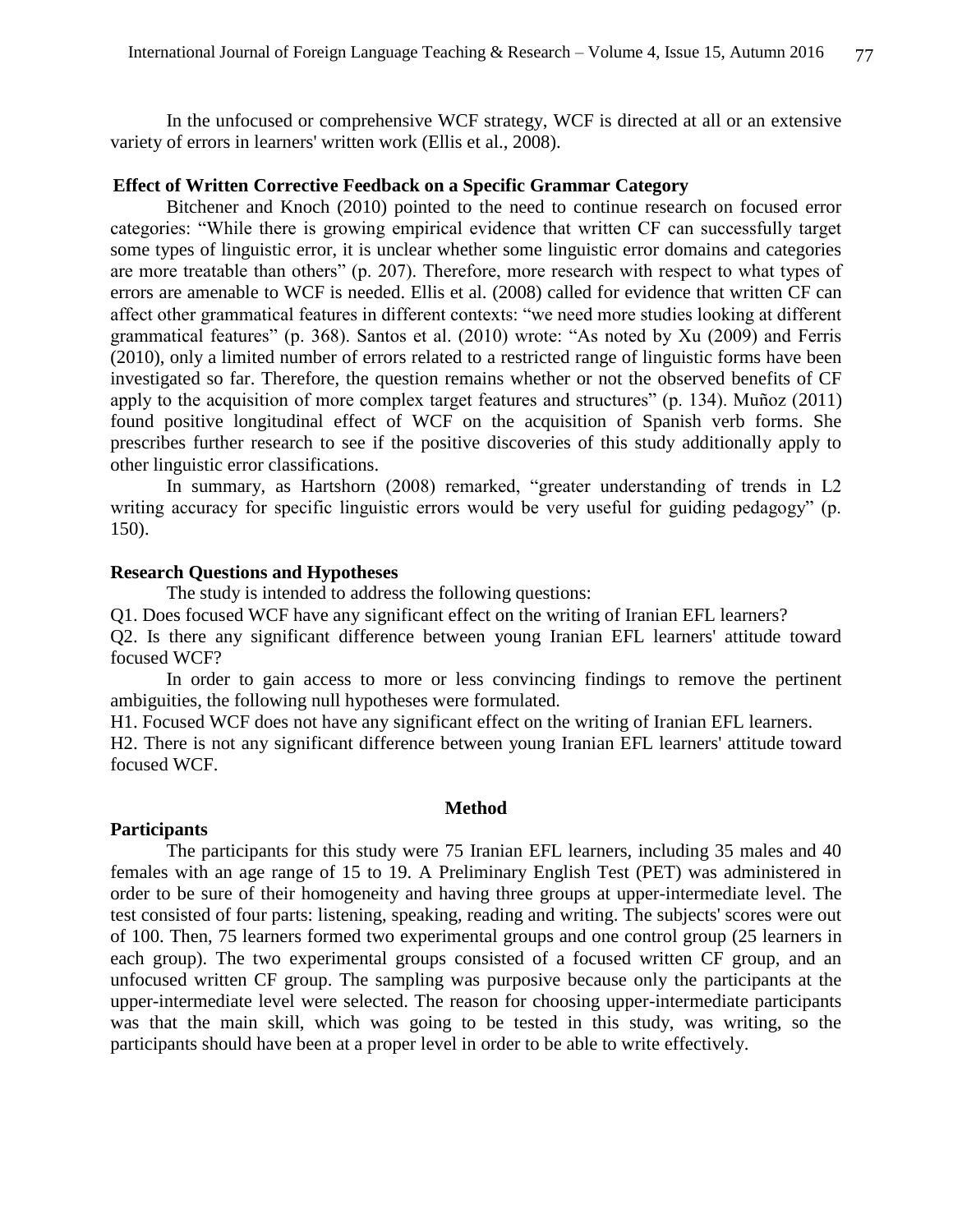#### **Instruments**

The test in this study was deployed over two testing sessions of pretests and post-tests, and in each session, an error correction test was performed. It consisted of 15 statements, and each contained one error, which fell into the category of targeted linguistic forms. The test items were selected from the New Headway Upper-Intermediate book. The total time for answering each of the tests was 15 minutes. What students needed to do in each test was circling the errors and then giving correct forms. Each step was awarded 1 mark. Therefore, the full score for each test was 30 marks. To estimate the reliability indexes of pretest and pretest, KR-21 formula was used. The reliability indexes for pretest and posttest were 0.82 and 0.89 successively. In order to assess the content validity of the scale, the items were also analyzed by three experts.

To answer the second research question, students' attitudes toward WCF were examined. For that purpose, an attitude questionnaire, developed by Carroll (2001), was administered. It consisted of ten questions, which shows learners' attitude toward written corrective feedback, provided by the teacher. Learners were asked to fill in the option that best showed their attitude about written corrective feedback, provided by teacher in two groups of focused and unfocused. The questionnaire included a five-point Likert type scale with five options in five ranking, namely 'strongly disagree' (-2), 'disagree' (-1), 'undecided' (0), 'agree' (+1) and 'strongly agree' (+2). Following Loewen et al. (2009) and Vyatkina (2011), the responses were analyzed, and emerging patterns were identified and categorized. The attitude questionnaire responses were organized in the tables displaying the numbers of responses and percentages of the possible responses per group to each question.

To check the face validity of the questionnaire, a detailed discussion was undertaken with three experts in the field, and their suggestions were incorporated into the questionnaire. In order to assess the content validity of the scale, its items with regard to the definition of the variable were also analyzed by three experts. This scale was translated into Persian for the sake of clarity. It was received by several English teachers and translators in order to assure the accuracy of the translations. To ensure the reliability of the attitude questionnaire, an internal reliability (Cronbach  $\alpha$ ) test was conducted. The reliability index was 0.863, and this shows that the instrument has a good internal consistency of the items in this instrument.

### **Procedure**

The whole study was spread over a time of 8-week block practice. Toward the start of the study, every one of the students in three groups took the pretest to analyze their current capacity to utilize the targeted forms. In each of the treatment sessions from week 2 to 4, students were first allowed 5 to 10 minutes to read the instructors' written corrective feedback and self-correct it, if required. This was done in the class to guarantee that each student read instructor's feedback carefully. The second part of the treatment session was a narrative writing task, in which learners expected to compose a short article of around 150 to 200 words on assigned topics as homework. The post-tests began in week 8 subsequent to auditing the corrective feedback for the last composition task.

All through the entire time frame, no explicit directions in class on the targeted error classifications were given by the instructor. Furthermore, to guarantee the validity and reliability of the testing instruments, all the test papers and composing worksheets were guided among 30 students, who were not from the groups of control and experimental, but rather from the same level of capability at the same school. Reasonable alteration was made to make the written direction more explicit.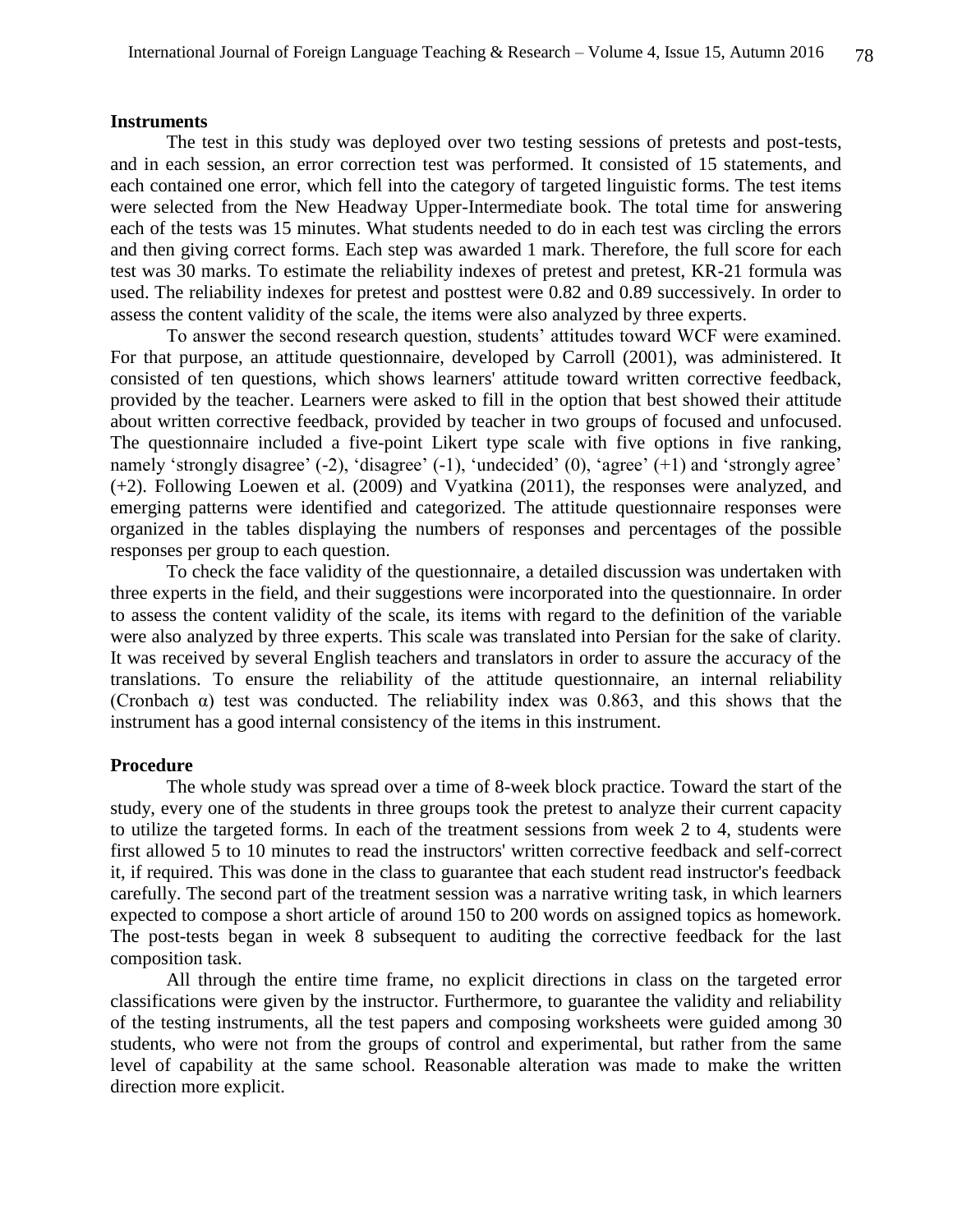The effectiveness of two different types of feedback (the focused feedback and unfocused feedback) was examined. 75 participants were classified into three groups. Each group consisted of males and females. The focused feedback group was provided with error correction in tenses. The unfocused feedback group was provided with error correction in tense, articles, spelling, pronouns, vocabulary, and prepositions. Both the focused and unfocused feedback groups were also given meta-linguistic explanations for the errors they committed. Their errors were underlined, and the correct forms were provided for the learners in the focused and unfocused feedback groups.

An attitude questionnaire, consisting of ten questions, was prepared and given to the learners of two experimental groups at the end of the study. It consisted of the questions that asked for the attitudes of learners toward corrective feedback. Then, the responses were statistically analyzed, and the attitudes of the participants toward focused written feedback were explored. The design of this study was quasi-experimental study as no random sampling procedure was used in selecting the participants forms. The test items were selected from the New Headway Upper-Intermediate book.

#### **Results and Discussion**

### **The Writing Pretest**

The writing pretest consisted of 15 statements and contained one error, which fell into the category of targeted linguistic forms. The test items were selected from the New Headway Upper-Intermediate book. What students needed to do in this test was circling the errors and then giving correct forms. Each step was awarded 1 mark. Therefore, the full score for each test was 30 marks. Reliability of the pretest was checked which was acceptable.

After administering the writing pretest, the mean scores of the focused WCF and unfocused WCF and of course the control groups were calculated, the result of which are presented in Table 1.

|                 |    |       | SD   | <b>SEM</b> |
|-----------------|----|-------|------|------------|
|                 |    |       |      |            |
| Focused group   | 25 | 16.96 | 6.03 | 1.20       |
| Unfocused group | 25 | 17.2  | 5.10 | 1.02       |
| Control group   | 25 | 17.48 |      |            |

*Table 1. Descriptive Statistics of the Writing Pretest*

Table 1 presents the means and standard deviations for the pre-test scores of the learners in each of the three groups. According to Table 4.1, the mean score of the focused group was 16.96 with the standard deviation of 6.03, and the mean score of unfocused group was calculated as 17.2 with the standard deviation of 5.1, and for the control group, the mean score is 17.48 with the standard deviation of 5. It shows that all three groups are homogeneous in the pre-test.

# **The Writing Posttest**

The writing posttest like pretest consisted of 15 statements and contained one error, which fell into the category of targeted linguistic forms. Each step was awarded 1 mark. Therefore, the full score for each test was 30 marks. Reliability of the posttest was also checked, which was acceptable.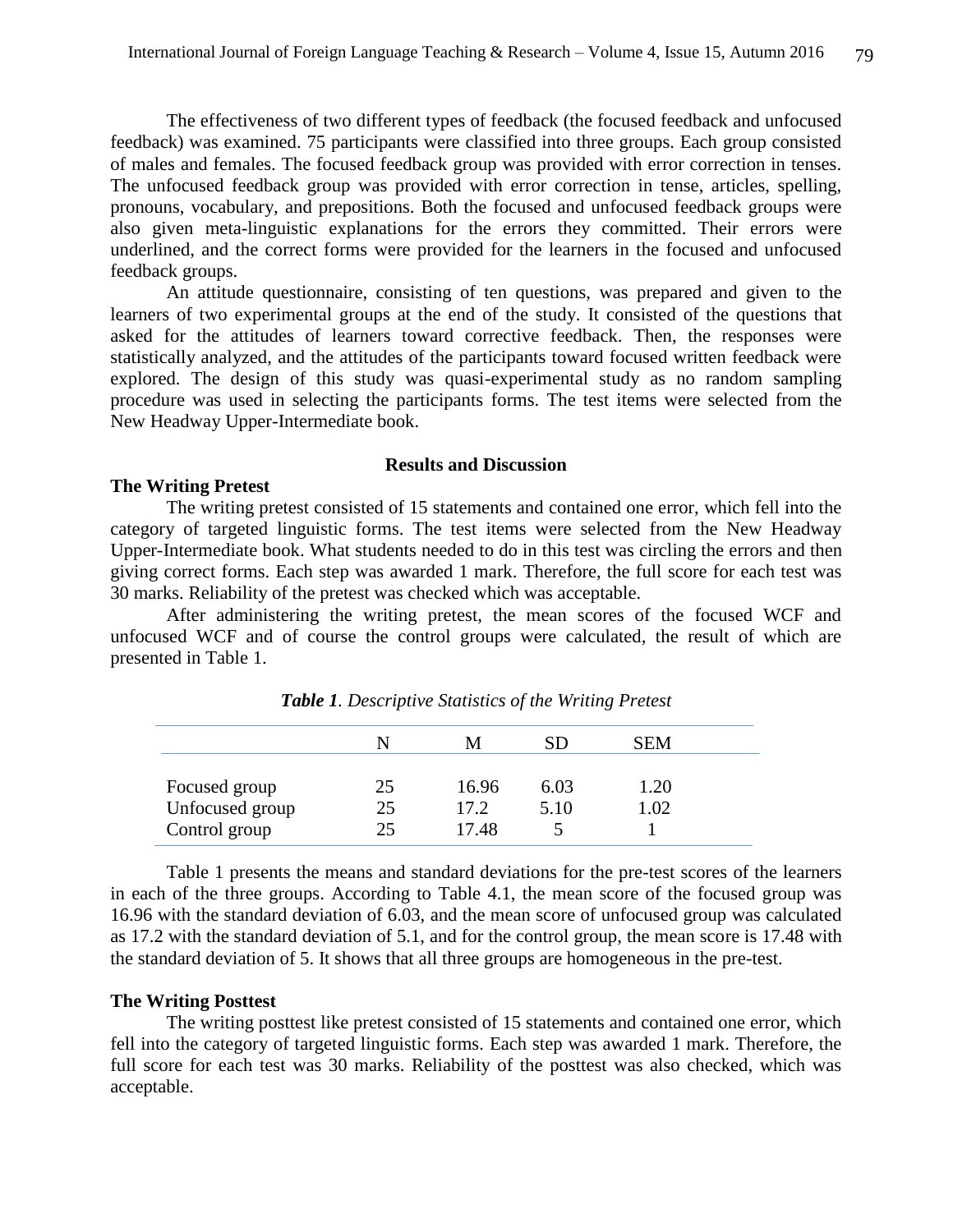After administering the writing posttest, the mean scores of the focused WCF and unfocused WCF and the control group were calculated, the result of which are presented in Table 2.

|                 | N  |       | SD   | <b>SEM</b> |  |
|-----------------|----|-------|------|------------|--|
| Focused group   | 25 | 21.52 | 4.57 | 0.91       |  |
| Unfocused group | 25 | 20.36 | 4.80 | 0.96       |  |
| Control group   | 25 | 1792  | 4.73 | 0.94       |  |

*Table 2. Descriptive Statistics of the Writing Posttest*

According to Table 2, the mean score of the focused group was 21.52 with the standard deviation of 4.5, and the mean score of unfocused group was calculated as 20.36 with the standard deviation of 4.80, and for the control group, the mean score is 17.92 with the standard deviation of 4.73.There were no outliers in the study, so the normality of the data was also checked.



*Figure 1. Comparative Mean of Focused, Unfocused and Control Groups for Posttest*

There were no outliers in the study, so the normality of the data was checked. In order to check the normality of the data, two measures were used. One was the measure of skewness that needs to be smaller than one to guarantee the normality of the data. The second one was the standard error of skewness. In order to assure normality, the standard error of skewness should be smaller than two. The results are shown in Table 3.

|               | <b>Table 3.</b> Normality of Writing Posttest |                               |  |  |  |
|---------------|-----------------------------------------------|-------------------------------|--|--|--|
|               | Skewness                                      | <b>Std. Error of Skewness</b> |  |  |  |
| Focused group | 0.196                                         | 0.464                         |  |  |  |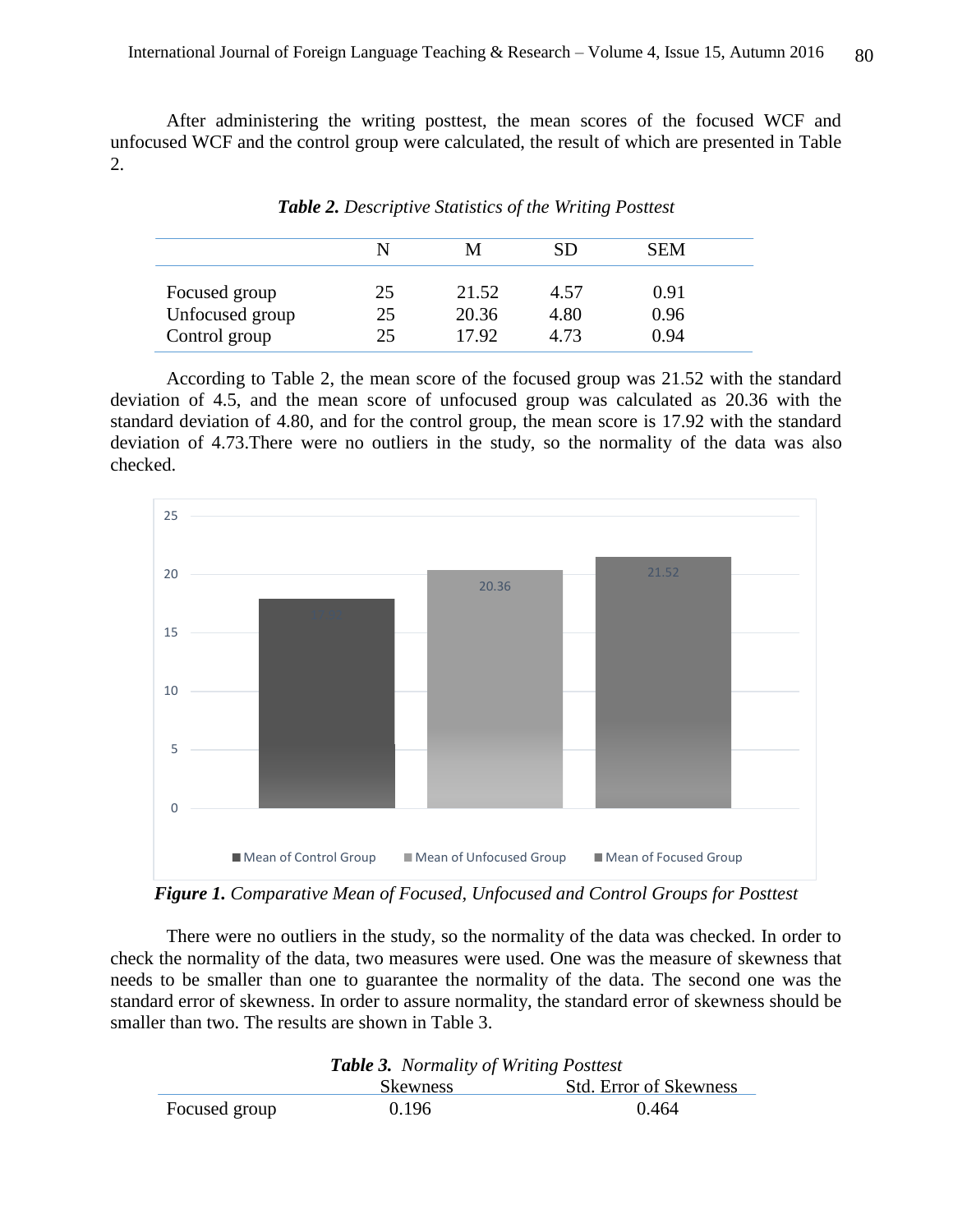| Unfocused group | 0.084 | 0.464 |
|-----------------|-------|-------|
| Control group   | 0.232 | 0.464 |

According to Table 3, the measure of Skewness for focused group was 0.196, for unfocused group was 0.084 and for the control group was 0.232, which are all smaller than 1 (Skewness=  $0.196$ ,  $0.084$ ,  $0.232<1$ ). And the standard error of Skewness for focused group, unfocused group and control group was 0.464, which are all smaller than 2 (Std. error of Skewness=  $0.464<2$ ).

Since the scores were distributed normally, which met the assumption of normality, an ANOVA test was used to check whether there was any significant difference among the means of the three groups. As Table 4 shows, the result of the ANOVA is  $F(2, 72) = 3.813$ ,  $p = 0.27$ . Therefore, providing the two different types of feedback had significantly different effects on the written performance of learners on the accurate use of English in the post-test.

*Table 4*. *Analysis of the Variance for the Post-test Means of the Three Groups*

|                       | Sum of Squares df |    | Mean Square | F     | Sig. |  |
|-----------------------|-------------------|----|-------------|-------|------|--|
| <b>Between Groups</b> | 168.827           |    | 84.413      | 3.813 | .027 |  |
| Within Groups         | 1593.840          | 72 | 22.137      |       |      |  |
| Total                 | 1762.667          | 74 |             |       |      |  |

Having applied the One-way ANOVA, the researcher found out that the means are significantly different from each other. In order to determine the exact location of mean differences, a Dunnett analysis was applied.

Table 5 illustrates the significant differences between the groups. This table reveals that the experimental groups, which received focused and unfocused corrective feedback, significantly outperformed the control group at the 0.05 level of significance.

|                        | <b>Tubic 9.</b> Multiple Comparisons (Dunnell Test) |                |                 |      |                         |        |  |  |
|------------------------|-----------------------------------------------------|----------------|-----------------|------|-------------------------|--------|--|--|
| $\overline{(I)$ Groups |                                                     | Mean           |                 |      | 95% Confidence Interval |        |  |  |
|                        |                                                     | Difference (I- |                 |      |                         |        |  |  |
|                        | $(J)$ Groups $J)$                                   |                | Std. Error Sig. |      | Lower Bound Upper Bound |        |  |  |
| Focused                | Control                                             | $3.60000^*$    | 1.33076         | .016 | .5975                   | 6.6025 |  |  |
| Unfocused Control      |                                                     | 2.44000        | 1.33076         | 126  | $-.5625$                | 5.4425 |  |  |

*Table 5. Multiple Comparisons (*Dunnett Test*)*

\*. The mean difference is significant at the 0.05 level.

#### **Results of Attitude Questionnaire**

To answer the second research question, concerned with the participants' attitudes toward WCF, the attitude questionnaire, developed by Carroll (2001), were administered. It consisted of ten questions, which explore the learners' attitudes toward written corrective feedback, provided by the teacher.

### **Reliability of the Attitude Questionnaire**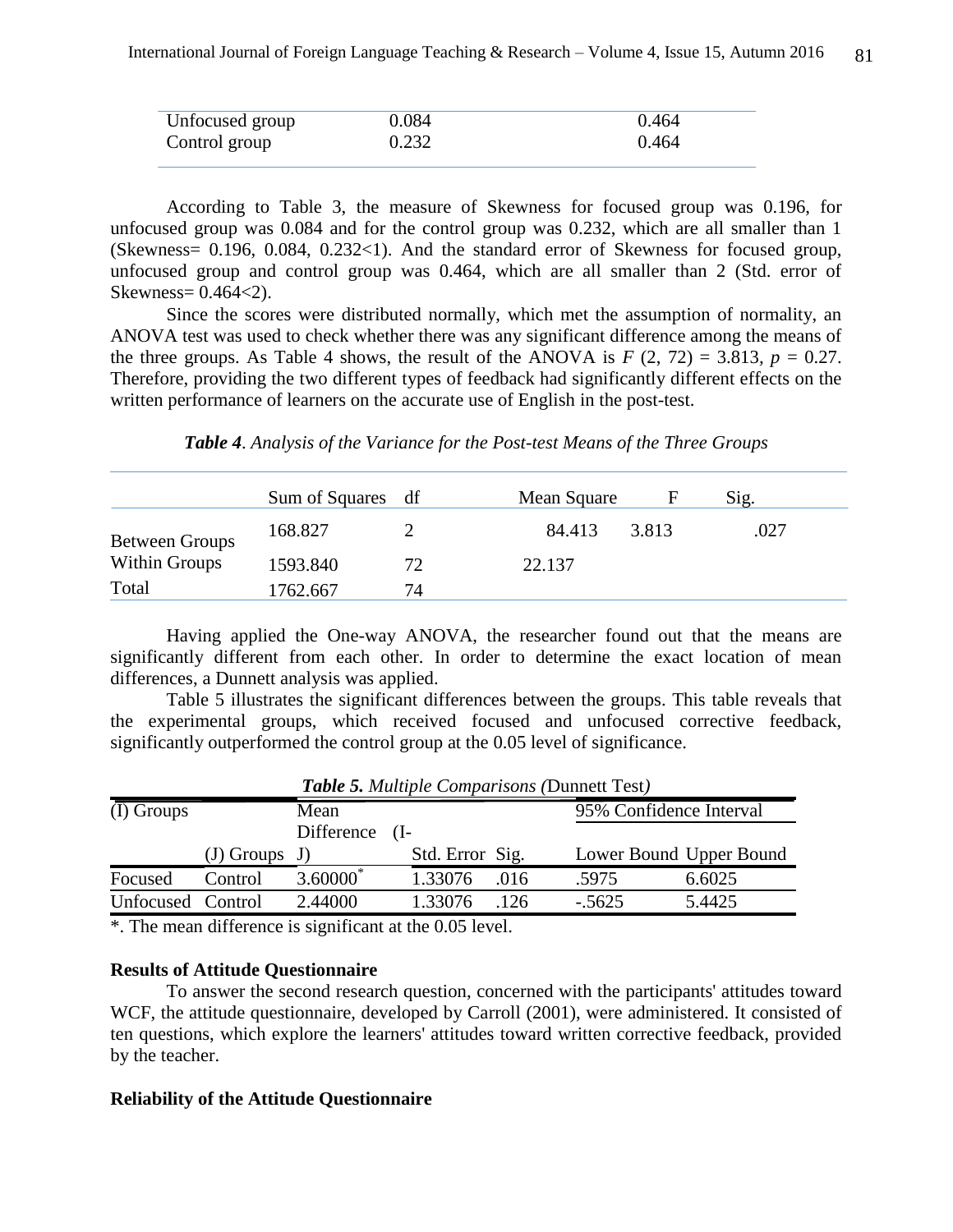To ensure the reliability of the attitude questionnaire, an internal reliability (Cronbachs  $\alpha$ ) test was conducted, and the results showed that the internal consistency of the instrument was 0.869, which was a good internal consistency of the items in this instrument.

# **Descriptive Statistics of Attitude Questionnaire for Focused Group**

As stated before, a questionnaire that consisted of ten questions was given to the learners of focused group. Descriptive statistics of attitude questionnaire for focused group are shown in Table 6, and its histogram distribution is shown in Figure 2.

| Items                    | Frequency | Percent | <b>Valid Percent</b> | <b>Cumulative Percent</b> |
|--------------------------|-----------|---------|----------------------|---------------------------|
| <b>Strongly Agree</b>    | 121       | 48.4    | 48.4                 | 48.4                      |
| Agree                    | 87        | 34.8    | 34.8                 | 83.2                      |
| Disagree                 | 30        | 12      | 12                   | 95.2                      |
| <b>Strongly Disagree</b> | 12        | 4.8     | 4.8                  | 100                       |
| <b>TOTAL</b>             | 250       | 100     | 100                  |                           |

*Table 6. Descriptive Statistics of Attitude Questionnaire for Focused Group*



*Figure 2. The Histogram Distribution of Attitude Questionnaire for focused Group*

The questionnaire was also given to the learners of unfocused group. Descriptive statistics of attitude questionnaire for unfocused group are shown in table 7, and its histogram distribution is shown in Figure 3.

| Items                    | Frequency | Percent | <b>Valid Percent</b> | <b>Cumulative Percent</b> |
|--------------------------|-----------|---------|----------------------|---------------------------|
| <b>Strongly Agree</b>    | 105       | 42      | 42                   | 42                        |
| Agree                    | 82        | 32.8    | 32.8                 | 74.8                      |
| Disagree                 | 37        | 14.8    | 14.8                 | 89.6                      |
| <b>Strongly Disagree</b> | 26        | 10.4    | 10.4                 | 100                       |
| <b>TOTAL</b>             | 250       | 100     | 100                  |                           |

*Table 7. Descriptive Statistics of Attitude Questionnaire for Unfocused Group*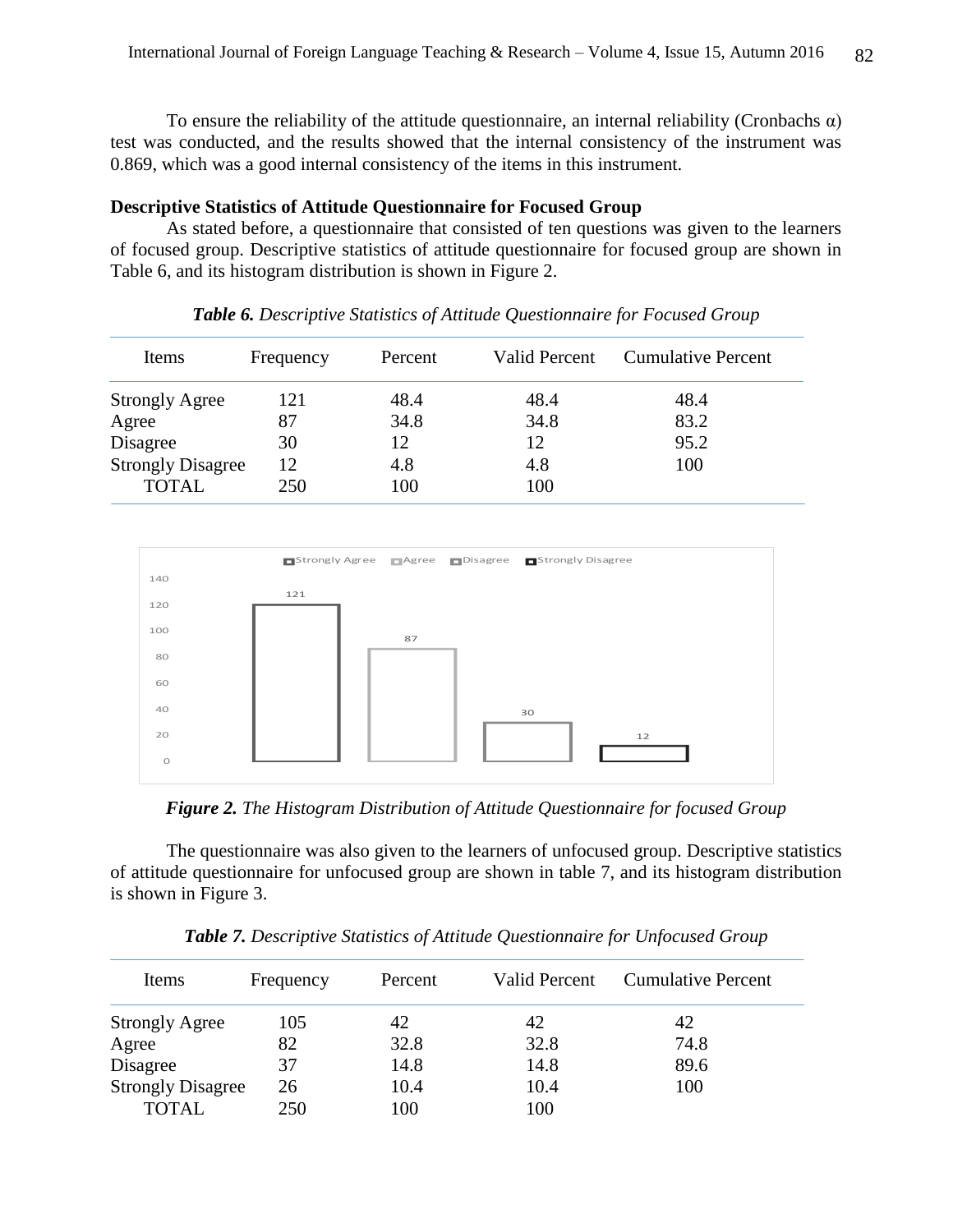According to the Table 8, about 48.4 percent of students in focused group, and 42 percent in unfocused group checked the "strongly agree" choice. For the "agree" choice, it's about 34.8 percent in focused group and 32.8 percent in unfocused group. It shows that 83.2 percent of students in focused group have positive attitude toward focused corrective feedback and also 74.8 percent of students in unfocused group have positive attitude toward unfocused corrective feedback. And of course 12 percent of students in focused group disagreed with this method while about 4.8 percent strongly disagreed. This statistics for unfocused group is 14.8 percent "disagree" and 10.4 percent "strongly disagree".

|                 |          | <b>Tuble 0.</b> Results of Thilland Questionnaire |          |             |  |
|-----------------|----------|---------------------------------------------------|----------|-------------|--|
|                 | S. agree | Agree                                             | Disagree | S. disagree |  |
| Focused group   | 48.4%    | 34.8%                                             | 12%      | 4.8%        |  |
| Unfocused group | 42%      | 32.8%                                             | 14.8%    | 10.4%       |  |

|  |  |  | Table 8. Results of Attitude Questionnaire |
|--|--|--|--------------------------------------------|
|--|--|--|--------------------------------------------|



*Figure 3. The Histogram Distribution of Attitude Questionnaire for Unfocused Group*

The results of this study reveal that receiving written corrective feedback helped learners to improve their grammatical accuracy. Overall, in line with the results of some recent CF studies (Bitchener, 2008; Bitchener & Knoch, 2008; Ellis et al., 2008; Sheen, 2007; Sheen et al., 2009), this result is contrary to Truscott's (1996, 2007) claim that grammar correction is ineffective and the practice for error correction is a failure.

The first research question asked whether focused WCF versus unfocused WCF have significant effects on the writing of Iranian EFL learners. An examination of the two experimental groups' scores on the posttest indicated that there was not such an effect. The focused group's mean on the posttest was slightly higher than the unfocused group's mean, but the very same superiority was also present in the pretest. Thus, the difference between the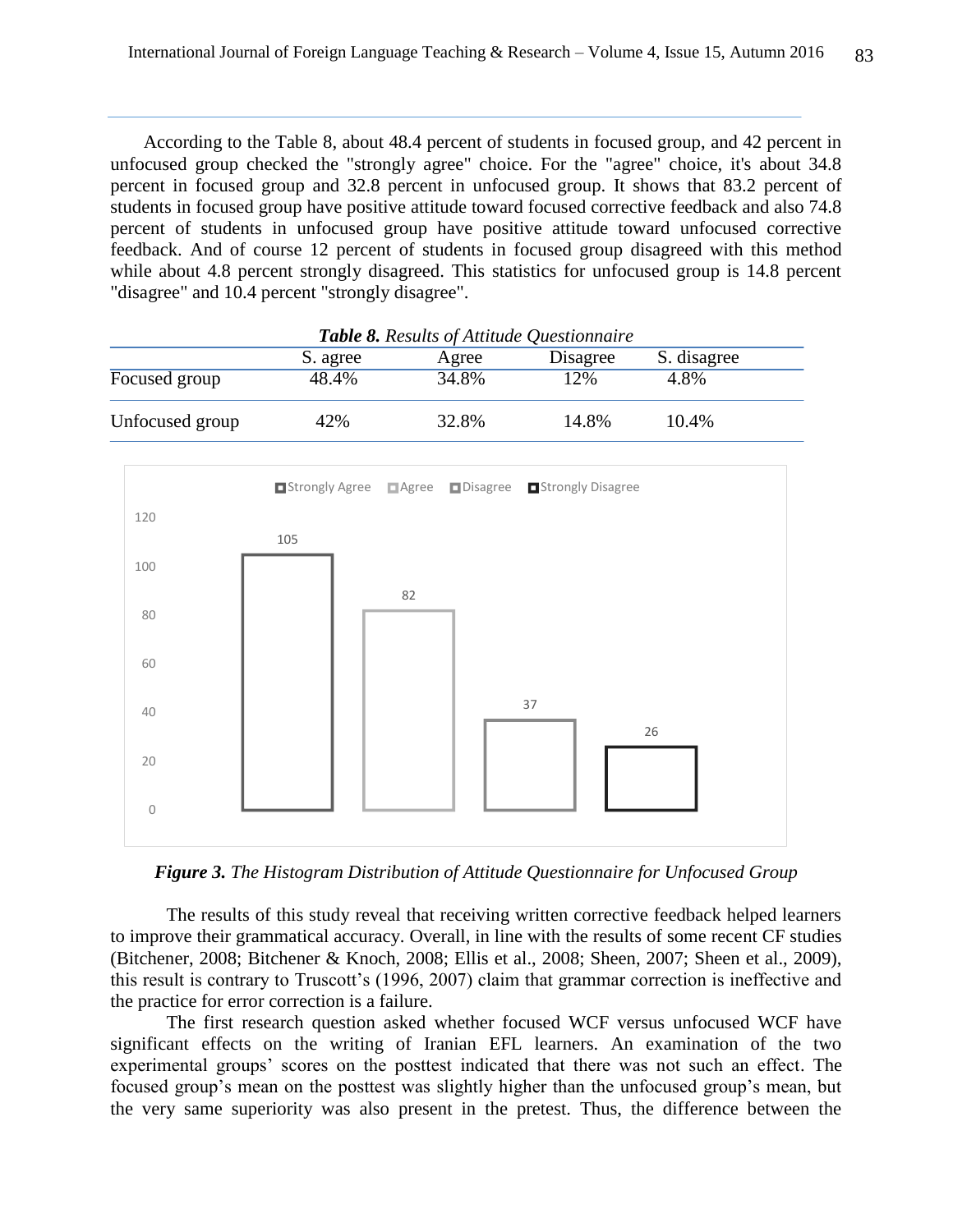focused and unfocused groups on the posttest did not reach statistical significance. This implies that both types of CF were equally effective in improving learners' grammatical accuracy. This result is in agreement with the findings of Ellis et al. (2008), who also found no significant difference between focused and unfocused CF in improving learners' accuracy in using the indefinite and definite articles. However, it is inconsistent with the results of Sheen et al. (2009), who found the focused CF most effective for improving the accurate use of grammatical forms by ESL learners. As obvious, the question of the relative effectiveness of focused and unfocused written CF is still far from conclusive. Further studies would be needed to settle the issue.

Generally speaking, to answer the second research question, the results on the construct of the attitudinal questionnaire indicated learners' preference in two experimental groups, for the interactional activities, error correction, and the different type of CF techniques. The mean scores on each content area of the questionnaire suggested that learners in the focused group scored higher than the other group in their attitudes toward the errors to be corrected, though it seems close to the other group. This could be true as 83% of the participants preferred having their errors corrected and think that error correction is absolutely the best way to learn English.

This result is, in one hand, in line with (Loewen et al, 2009), who found learners of Chinese and Arabic with more positive attitude about grammar instruction and error correction than were learners of other languages. It also lends support to (Schulz's, 1996), who found 90% of the participants had a positive attitude towards error correction.

#### **Concluding remarks**

The results of this study may raise teachers' confidence in providing feedback for Iranian EFL learners. All in all, the results from this research study do not support Truscott's claim (1996) that corrective feedback is ineffective and is unnecessary for L2 learners. The results obtained show that written corrective feedback is indeed effective in L2 acquisition. Besides, the findings of this study show that there is no significant difference between the focused feedback and unfocused feedback.

The results of analyzing the participants' responses in the attitude toward WCF questionnaire indicated participants' great preference for the interactional activities, error correction, and the different type of CF techniques. The mean scores on each content area of the questionnaire suggested that learners in the focused group scored higher than the other group in their attitudes toward the errors to be corrected though it seems close to the other group. Learners' responses to the attitude questionnaire revealed that they highly appreciate teachers' feedback in both groups of focused and unfocused, and they would like to receive more feedback. About their preference of and attitude to feedback type, the majority of them (82%) prefer focused corrective feedback as the most useful technique.

This study can be significant to EFL teachers and curriculum developers as it informs them about the type of WCF, which may be more efficient for intermediate EFL learners. Also, the results of this study can be significant for EFL teachers and learners as it represented an attempt to overcome the shortcomings of previous studies by investigating the effects of WCF on EFL learners' writing performance as a whole, not just focusing on one aspect of it. Repeating this study in other conditions would provide a better understanding of this issue. Teachers can investigate a variety of WCF strategies, which might be appropriate in their own contexts.

The results of this study can be used to inform ESL/EFL teachers and researchers interested in applying or investigating various types of written corrective feedback strategies, including written corrective feedback, as used in this study. The finding that participants in the treatment groups in this study gained in grammatical accuracy, may encourage teachers and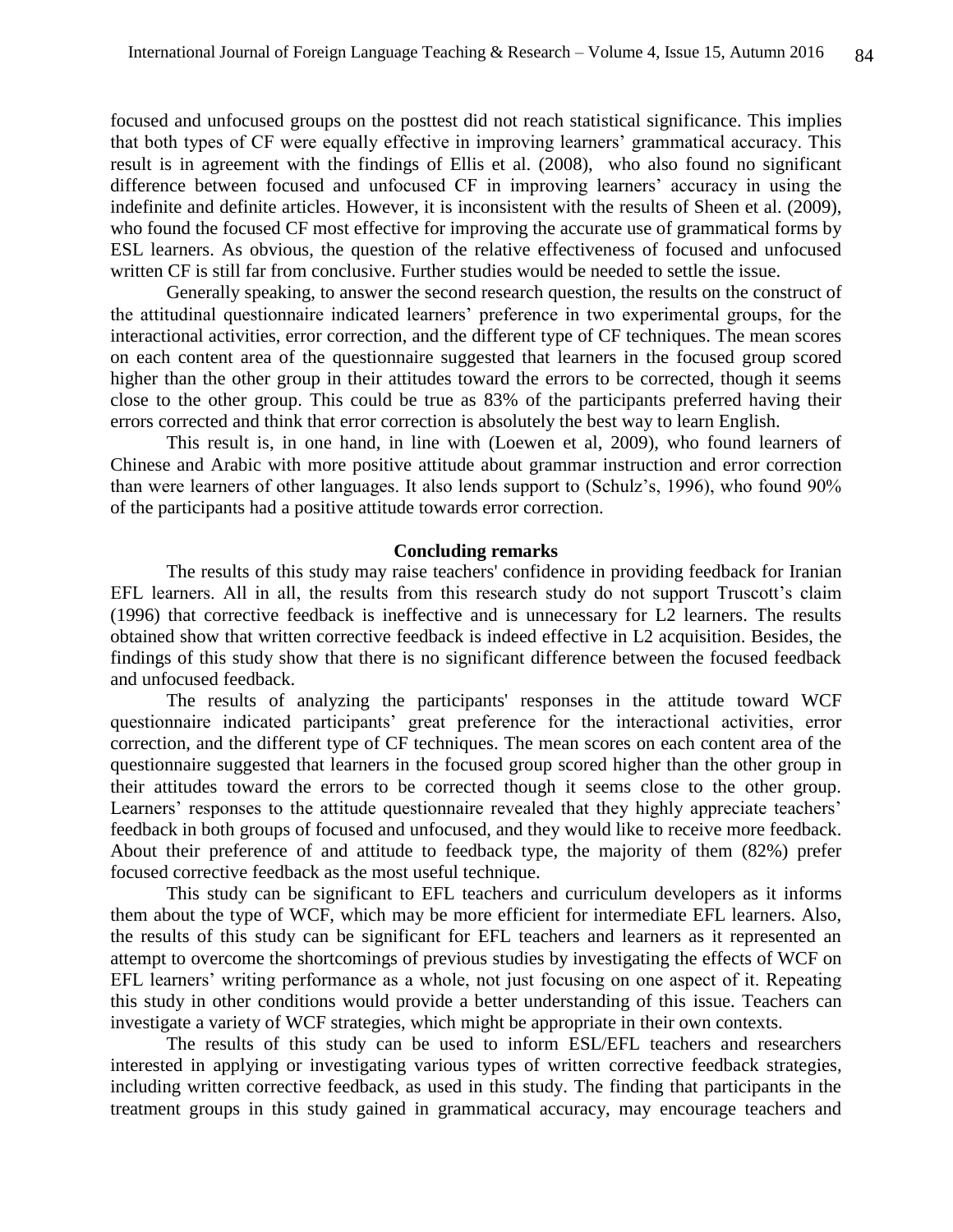researchers in the EFL field to provide corrective feedback with confidence that students' writings can benefit from corrective feedback. The findings indicate that teachers' feedback may have a long-term impact on students' writing.

This study refers to two types of written corrective feedback, namely focused and unfocused feedbacks and their effect on Iranian EFL learners' writing. The findings of the study will have some implications for material developers and syllabus designers; they can improve learners' writing ability. So teaching beyond use of feedbacks can be a part of some language courses. Language books should enable learners to not only understand those materials and use them as appropriately as possible, but also to learn how to use those feedbacks. Also, it is very useful for teachers; they can use these feedbacks for teaching, and they can enable their students to become better writers and also readers.

Having the findings at hand, one can suggest sound implications as follows:

1. The first implication is for students. The findings of this study are helpful to students in demonstrating the importance of employing feedbacks. Knowledge of one's errors may be beneficial in that the learner will be aware of his or her strengths and weaknesses in terms of learning experiences. Therefore, future learning may be enriched if the learners maintain their strengths and improve their weaknesses.

2. Teachers should keep in mind that students would like to be evaluated on the basis of their progress and their improvement in English. They get satisfaction from their achievement in English if they see they can use the language effectively in real-life communications.

3. Teachers should help students discover their own learning errors via using different kinds of feedbacks and provide constructive feedback about the advantages and disadvantages of various strategies. Also, teachers should encourage learners' development, while at the same time creating opportunities for students to try different ways of learning.

4. The outcomes of the study can contribute to materials and syllabus design, indicating which kind of feedbacks is most likely to be used by students.

5. Moreover, researchers may make use of the results of the present study to conduct some pieces of research as to the effect of variables such as gender, age, and cultural influences on the students when they use different kind of feedbacks.

#### **References**

Ayoun, D. (200l). The role of negative and positive feedback in the second language acquisition of the passé compose and parfait. *Modern Language Journal, 85*, 226-243.

Bitchener, J. (2008). Evidence in support of written corrective feedback. *Journal of Second Language Writing, 17,* 102-118.

Bitchener, J. & Knoch, U. (2010). Raising the linguistic accuracy level of advanced L2 writers with written corrective feedback. *Journal of Second Language Writing, 19,* 207-217.

Brown, D. H. (2007). *Principles of language learning and teaching* (5th ed.). NY: Pearson Educations, Inc.

Ellis, R., Sheen, Y., Murakami, M., Takashimi, H. (2008). The effects of focused and unfocused written corrective feedback in an English as a foreign language context. *System, 36*, 353-371.

Ferris, D. (1999). *The Case for Grammar Correction in L2 Writing Classes: A Response to Truscott (1996).* Journal of Second Language Writing. *8*(1), 1-11.

Ferris, D., Pezone, S., Tade, C. & Tinti, S. (1997). *Teacher Commentary on Student Writing: Descriptions and Implications.* Journal of Second Language Writing. *6*(2), 155.